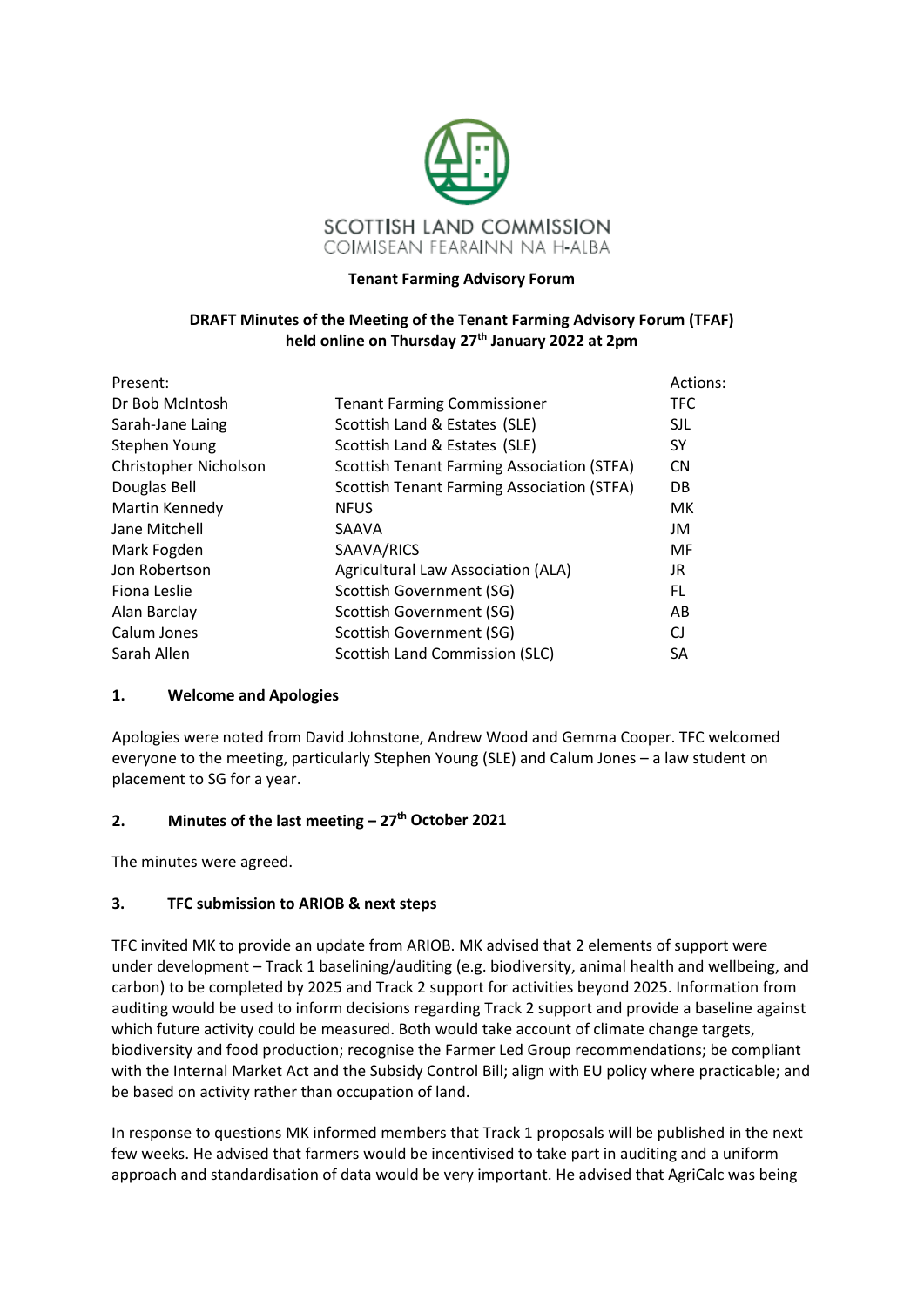developed to retain ICC compliance and would likely be the standard auditing tool, recognising that others, Arla, Nestle etc., will continue to have their own auditing systems. It was recognised that AgriCalc may not be perfect and all carbon codes were not yet published but auditing needs to progress. Communication is going to be important given that there is a wide discrepancy in starting points – some farmers were already producing their own reports and others hadn't started. If incentives did not persuade people to take part in auditing regulation may be required at a later date.

A standardised baseline audit (score cards) for biodiversity is also under development and again this would help inform decisions moving forwards. It was recognised that a single/wholistic approach to baselining biodiversity, climate change targets and food production is important, to capture scenarios where for example an increase in cattle numbers would increase short term methane emissions but positively contribute to biodiversity and food production.

MK acknowledged that there wasn't the capacity in terms of support for every farmer to undertake a carbon audit in the next year, but there should be within 3 years.

It was recognised that carbon trading does not regulate businesses buying carbon credits – they are under no obligation to reduce emissions prior to/as well as offsetting and land-based business were therefore taking on their carbon burden as well as attempting to address their own.

MK confirmed that a competitive environmental scheme (EACS or similar) would be part of track 2 measures and that 50% of support payments were likely to be in the form of direct area payments and 50% targeted at other activities, whereas area payments in England and Wales are being replaced with introduction of the Environmental Land Management Schemes (ELMS).

In relation to Recommendation 4 in the TFC paper

That the Scottish Government urgently commissions a review of the implications for the tenanted sector of a developing natural capital/carbon market, with a view to identifying any legislative changes needed to ensure an equitable ability of landlords and tenants to benefit from this opportunity.

SJL suggested that that income is only one element to be considered and should include everything that goes with entering a long-term agreement. TFC agreed and confirmed that the intention of the recommendation was to include contingent liability and contractual agreement.

## **4. Rent Review – new legislative proposals**

FL introduced her paper on proposed changes to rent review legislation and invited formal comments to be returned to her by 15 March. She acknowledged that further work was required around repairing tenancies and housing issues, but this shouldn't prevent development of the proposed changes.

There was discussion around the meaning of productive capacity and it was broadly agreed that this should include not only food production but all earnings including support schemes, subsidies, environmental activity and carbon trading. TFC suggested that it would be what the total holding can earn rather than the physical output. CN suggested that this would be similar to farm tenancies in England. MF highlighted that there is a difference between earnings and economic potential and definitions needed to be clear.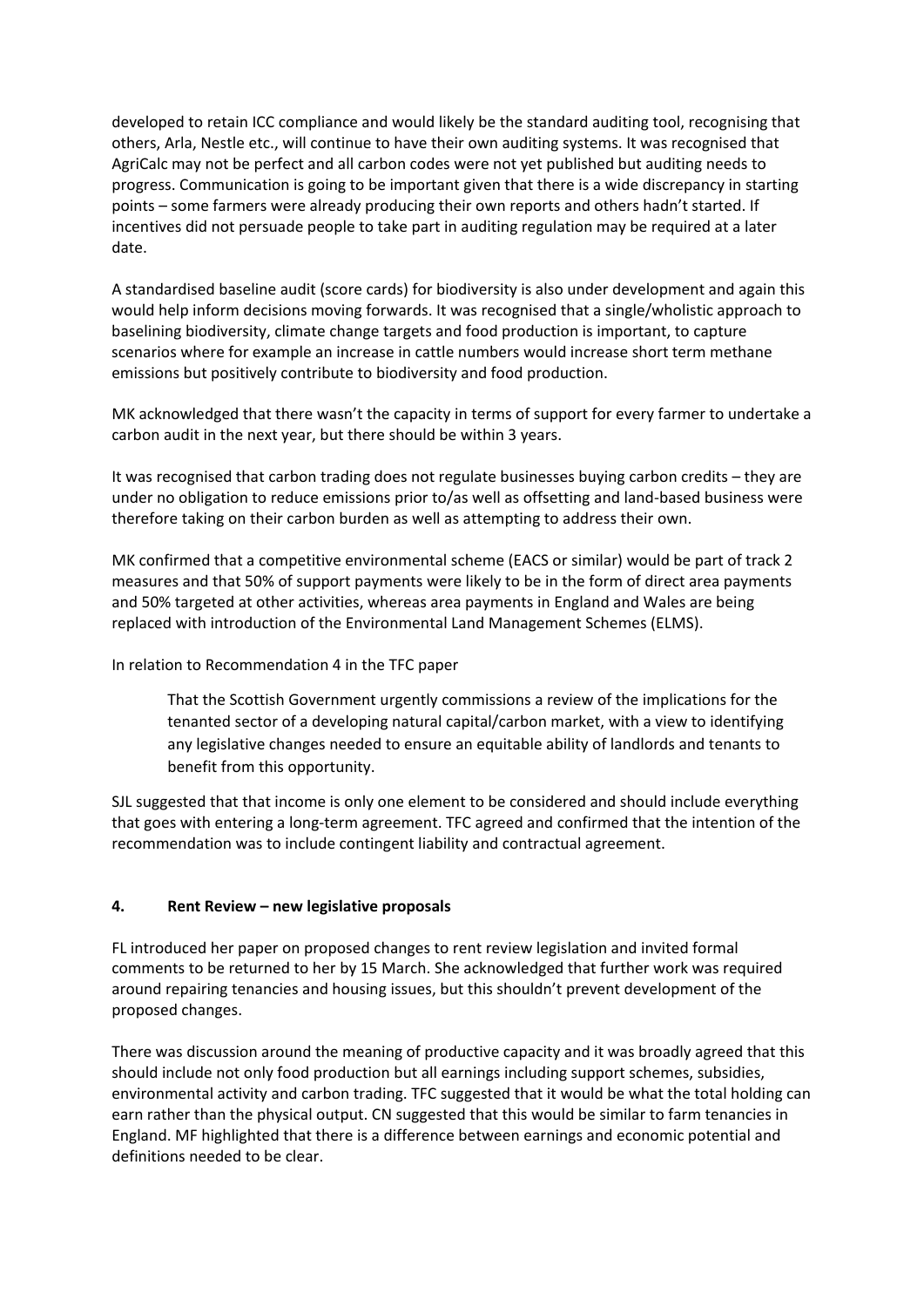There was discussion as to whether consideration of economic conditions in the next 3 years was sufficient timeframe and may need flexibility. Members generally agreed that 3 years makes sense as it also follows the same timeframe as rent reviews. FL suggested that any timescale must be agreed by both landlord and tenant.

SJL asked what could be done to increase availability of comparables. CN suggested that further guidance around "appropriate" or "meaningful" comparables would be useful so as not to use rents which have huge adjustments and hence a huge margin of error.

MK thought the proposals were flexible enough to allow reasonable parties to come to agreement. He suggested that there needs to be an affordable alternative dispute resolution (ADR) process as some parties due to their relationship will not be able to agree.

FL said that she would circulate a paper in advance of the next meeting on ADR which she will discuss in advance with Civil Justice colleagues and TFC. The aim of ADR is to be cost effective, transparent and unbureaucratic.

In relation to housing TFC asked whether housing regulations would be clear in time for drafting of the Agri Bill. FL replied that housing targets were ambitious and would be costly and the impact of the cost of improvements was complex and being compounded by energy prices and living costs. Housing proposals are moving rapidly and the tenant farming sector shouldn't be left behind, but targets for the sector should be achievable.

SJL referred to the consultation A New Deal for Tenants and suggested that the impact on tenancy terms would need to be considered including the impact on tied housing where it is proposed to provide security of tenure beyond employment. FL said that concerns on the implications for the agricultural tenanted sector had been raised and encouraged members to respond to the consultation with evidence by 15th April deadline.

Action 2 | All to consider response (to relevant sections) to A New Deal for Tenants - draft strategy: consultation - gov.scot (www.gov.scot)

FL indicated that it was unusual for Parliament to repeal legislation and members may be invited to provide evidence during the Committee process to support the repeal.

FL advised that the paper was not for sharing but members may wish to share with their own relevant groups and committees. FL asked that members put in writing to her who they were sharing the paper with internally.

| Action 3   Members to inform FL about circulation of the rent review paper in their |
|-------------------------------------------------------------------------------------|
| organisations and to respond by 15 March 2022                                       |

### **5. Securing Tradeable Carbon Credits in an Agricultural Holdings Situation – An Interim Guide**

Following discussion at TFAF in October, and with the continuing developing interest in carbon trading, TFC had drafted an interim guide to explain the requirements in tenant farming situations and invited members' comments. The main message in the interim guidance is that there is no alternative to the 2 sides agreeing a way forward to first earn carbon credits and then either retain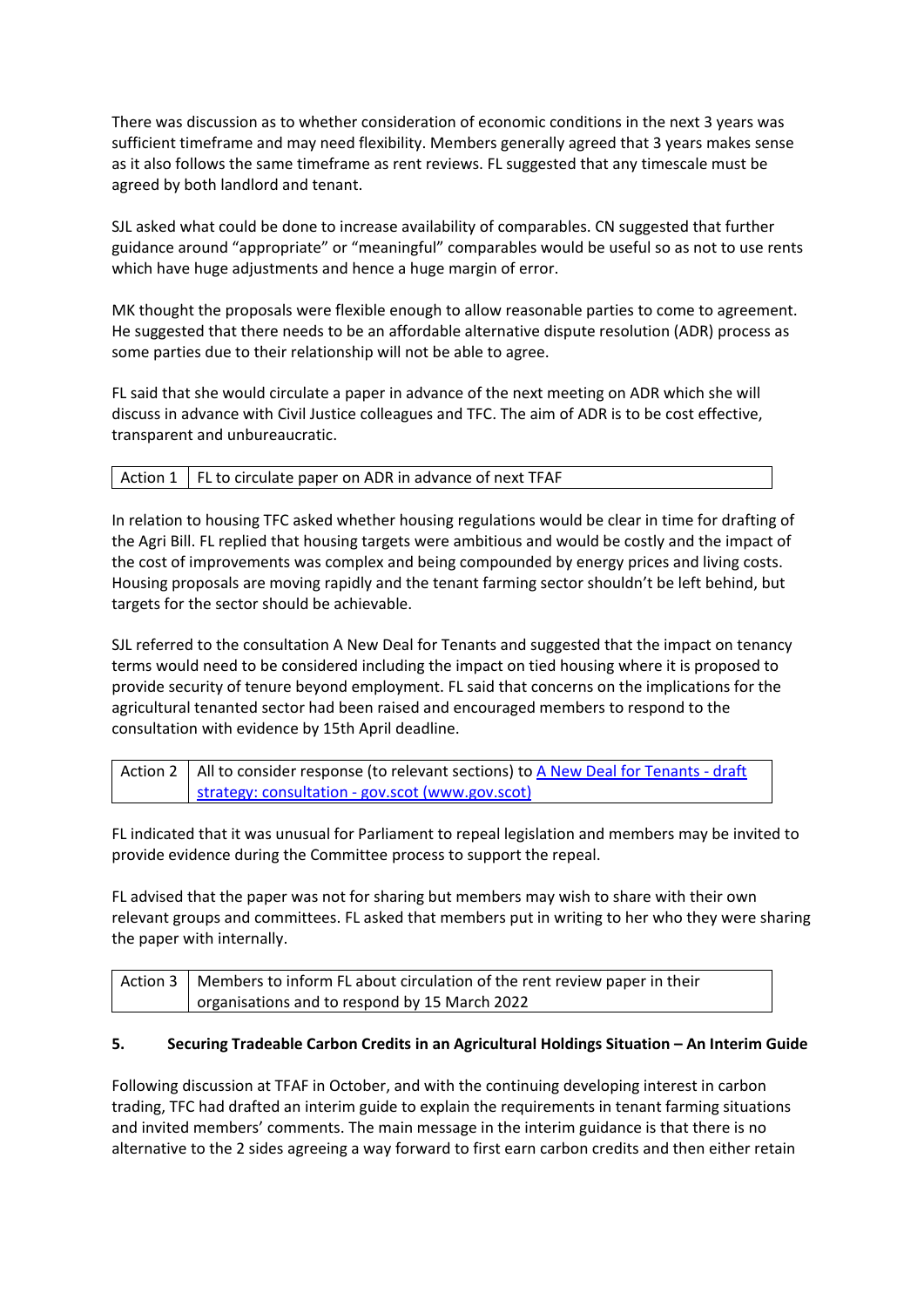them or sell them. At present this could be possible to earn £20/t so could amount to considerable income.

MF suggested that the debate around carbon should be decoupled from forestry and forestry should be used to illustrate broader principles. TFC highlighted that only woodland and peatland codes were in operation at present hence the focus on these in the guidance.

CN said that some in England are already receiving payments for sequestration of carbon in soils. Contracts are for 5 years which seem appropriate for the tenanted sector, could this happen in Scotland and would landlords be able to prevent tenants from taking up such projects if they had tenure beyond the 5year contract? This would be particularly important if a landlord won't engage or disagrees. He also provided an example of a dairy farmer required to plant 0.25ha trees/year as part of their milk contract and suggested that tree planting should be allowed at a small scale without consent.

MK suggested 5% of a farm should be plantable without consent. There was a discussion about whether small scale planting requires to be agreed with a landlord as a diversification project. JR advised that it was not common for a trees to be planted under diversification provisions and with reference to the legislation JR confirmed that it is possible for a tenant to plant trees according to the definition of agriculture in the 1991 Act "the use of land for woodlands where that use is ancillary to the farming of the land for other agricultural purposes". TFC suggested that in CN's example of the dairy farmer it would be possible to plant trees. TFC said that he would amend the interim guide accordingly.

| Action 4   TFC to amend the interim guide on securing tradeable cardon credits to include |  |
|-------------------------------------------------------------------------------------------|--|
| reference to possibility of planting without landlord's consent where use of land         |  |
| for woodlands is ancillary to the farming of the land for other agricultural              |  |
| purposes.                                                                                 |  |

FL explained that her team were tasked with addressing equality of opportunities in access to schemes and would welcome comments on Just Transition Activity. It was agreed that anyone should follow up with comments to the TFC.

| Action 5   Members to pass any comments on addressing/providing equal opportunity for |
|---------------------------------------------------------------------------------------|
| access to future schemes to TFC, who would assimilate and pass on to FL.              |

SJL thought the guidance was useful as there was a lot of noise around the issues, and that it was helpful to articulate the limitations for landlords to resume. She suggested that it wasn't always sensible to attempt to shoehorn new ways of working into old legislative systems and perhaps new land use/farm business tenancies might be more fit for purpose and futureproof. Current legislation may no longer reflect how we (want to) let land.

FL advised that there was an intention to develop a new land use tenancy for inclusion in the Agri Bill and she would bring a paper back to a future TFAF to discuss what might be in scope and its purpose. SJL suggested that it should not be too prescriptive.

Action  $6 \mid$  FL to bring a paper to TFAF for discussion on development of a new land use tenancy.

MF asked about the work from Andy Wells' (CES) group, who had been looking at a framework to address matters regarding tree planting. TFC advised that a framework would be useful and that the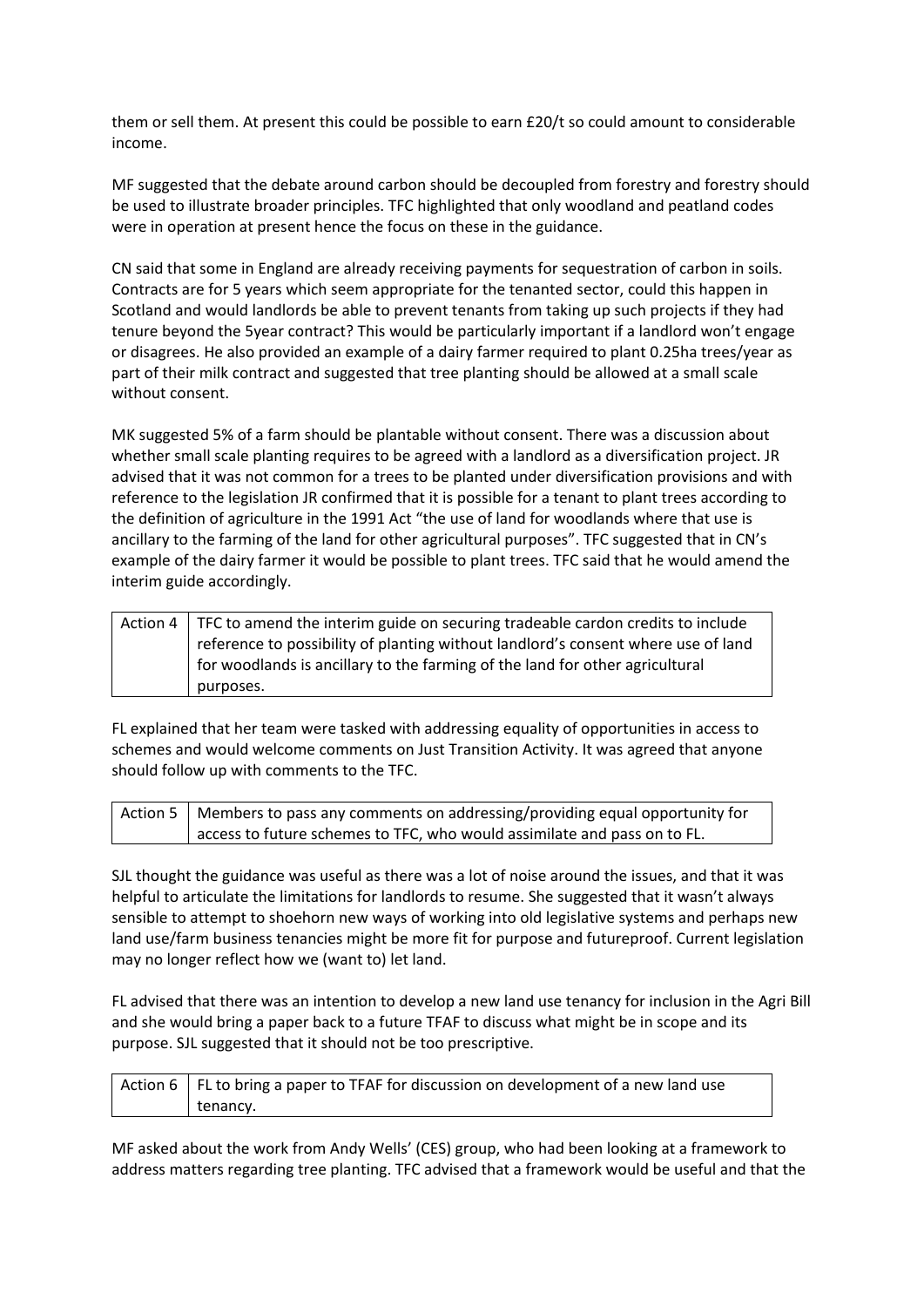work had been picked up by SLC. SY advised that CLA and TFA in England were also looking at agreements which may be helpful.

JM suggested that there would be tax implications if holdings were totally wilded. SY said there was a general lack of knowledge about carbon trading and suggested that FAS step up activities providing information on how carbon credits work.

## **6. Game Damage – summary of member responses & next steps**

TFC introduced the paper about the impact of intensification of sporting activities. In his experience some issues were addressed using the TFC Code of Practice and Memorandum of Understanding but he had dealt with several cases where there had been no resolution.

MF expressed surprise that this was an issue as he wasn't aware of it and there is a process to claim for damages and negotiate. He thought the problem is more likely related to the relationship between the parties and the lack of an effective dispute resolution process. He suggested further guidance and communication coupled with effective ADR procedures.

MK suggested that every farm is different and there is not a formula that would suit all. Any loss of income (e.g. inability to take second cut of silage) should be reflected in the rent. MF confirmed that this capacity for adjustment exists at present.

TFC said that with deer there is a way to address the issue and he had been directing people to NatureScot's Deer Management Officer. Pheasants were more of a problem, not a widespread issue but where it does happen damage is difficult to quantify and it was causing considerable angst.

SJL suggested that the routes available for resolution should be reiterated.

CN explained that it was very difficult for a tenant to cull deer on a tenanted holding; deer easily move into the safety of neighbouring woodland where the tenant has no right to shoot. Problems were exasperated where the shooting tenant was a third party unconnected to landlord or tenant, and when they didn't live in the community.

FL suggested that sporting tenants are likely to be insured through BASC and a more formal engagement with them might result in raising the issues in terms of compliance with good practice. She suggested that standardised methods of assessing damage might be possible given NatureScot's experience in determining damage by geese. She also suggested that any amendments to current legislation could be included in the Agri Bill, for example what constitutes notification to the landlord – to prevent landlord saying that they didn't have time to inspect.

It was felt that this needed further thought and guidance as the issues are only likely to get worse with more tree planting and increases in deer numbers.

SJL suggested raising the issues at Rural Environment Land Management (RELM) and Aim to Sustain meetings.

Action 7  $\vert$  SJL to raise issues regarding agricultural tenancies at RELM and Aim to Sustain meetings.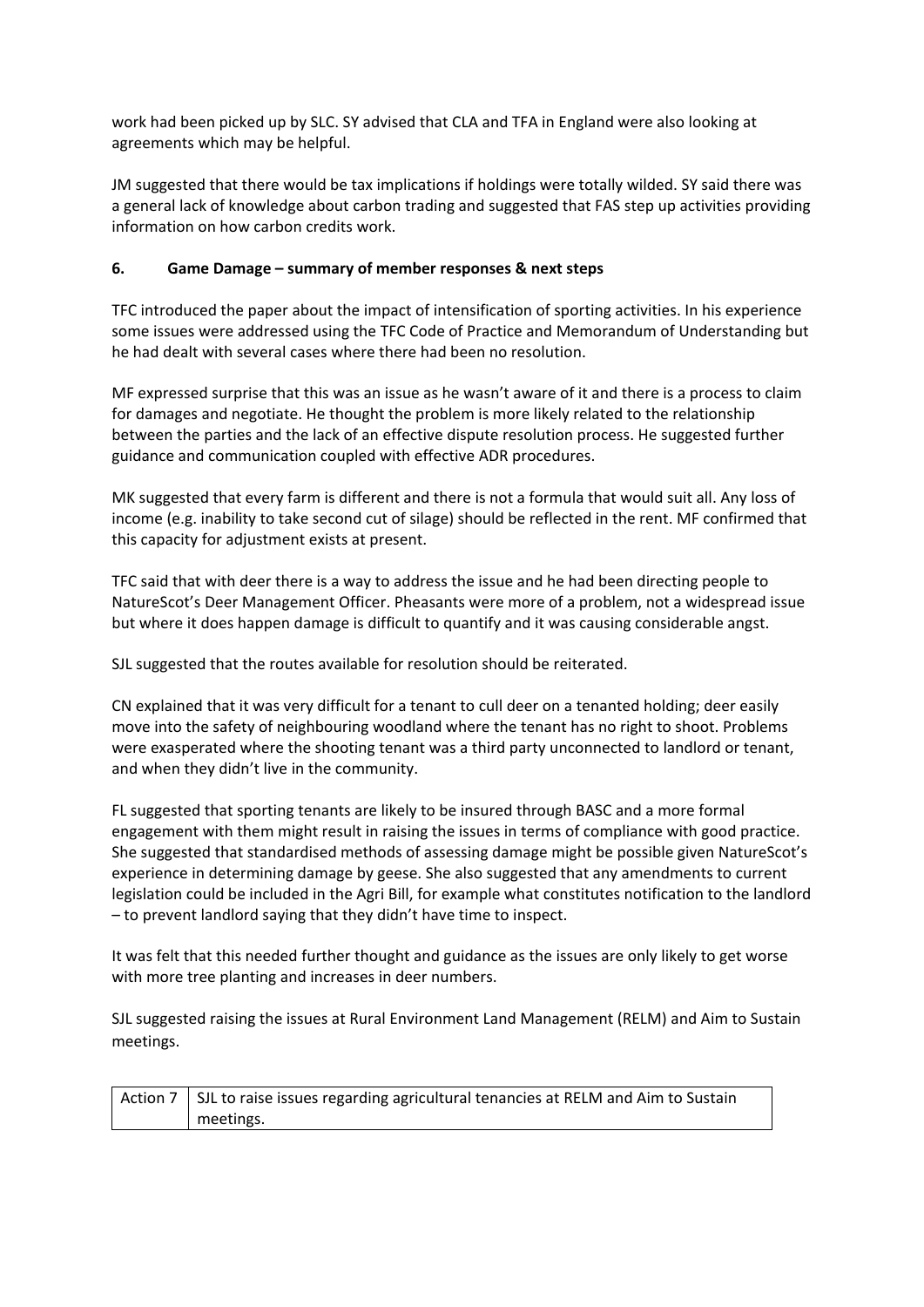## **7. SAAVA Survey on Relinquishment**

JM provided an update on the survey that SAAVA/CAAV had issued to members to help estimate the numbers of relinquishments being negotiated privately.

9 replies had been received indicating 27 relinquishment discussions had been initiated by a landlord and 48 by tenants. Reasons for considering relinquishment were given as lack of successor, lifestyle, and realising that value falls as age of tenant increases. Obstacles to negotiations were given as reconciling expectations, and most respondents did not think that the introduction of the legislation has resulted in more discussions regarding relinquishment. Private negotiations were being pursued rather than the statutory route as it provides more flexibility in the timing and process, tax and costs. As expected, some negotiated deals included transfer of house and land. Once the tenancy had been relinquished some land was being re-let and some being kept in hand and some of that was to be used for forestry development.

TFC thought the results accorded with what members expected. Of 2 Notices of Intention to Relinquish received by the TFC only 1 was proceeding to date. Most activity is therefore outwith the formal route and it was good to hear that many are moving to agreement.

CN pointed out that some tenants have difficulty finding out/agreeing the extent of their lease which is important for rent reviews as well as relinquishment. He wondered if there could be any guidance provided.

JR agreed that there would also be serious consequences when the prtb register was abolished as the register currently requires a map of the tenancy as part of the registration process.

TFC thought this would make a good subject for a future Blog and would give it some consideration.

# **8. Update from TFC**

SA introduced the paper noting that the first final order had been issued by the Land Court in relation to Amnesty cases. Most of those that hadn't reached agreement were still under negotiation.

CN asked about mediation and SA advised that no mediations had taken place under the scheme last year, adding that there was some interest but sometimes one party would agree to mediate but the other wouldn't. She advised that she is working on a paper that describes the process and lessons learned to those who might be considering mediation. This paper was being circulated to pilot scheme participants for their comment and endorsement.

## **9. Member updates/AOB**

SJL suggested that SG housing colleagues might be invited to a future meeting of TFAF

CN said that he was advising tenants that fitting smoke alarms was the responsibility of the tenant if they had a PLA or an MLDT that specified that the tenant is responsible for renewals/improvements, otherwise it was the responsibility of the landlord. In relation to rent reviews he said that there continued to be difficulties in accessing comparables, which would be particularly important with the rise in CPI. No one is enthusiastic about giving consent for use of their rent figures and he asked whether consent needs to be from both landlord and tenant to use as a comparable.